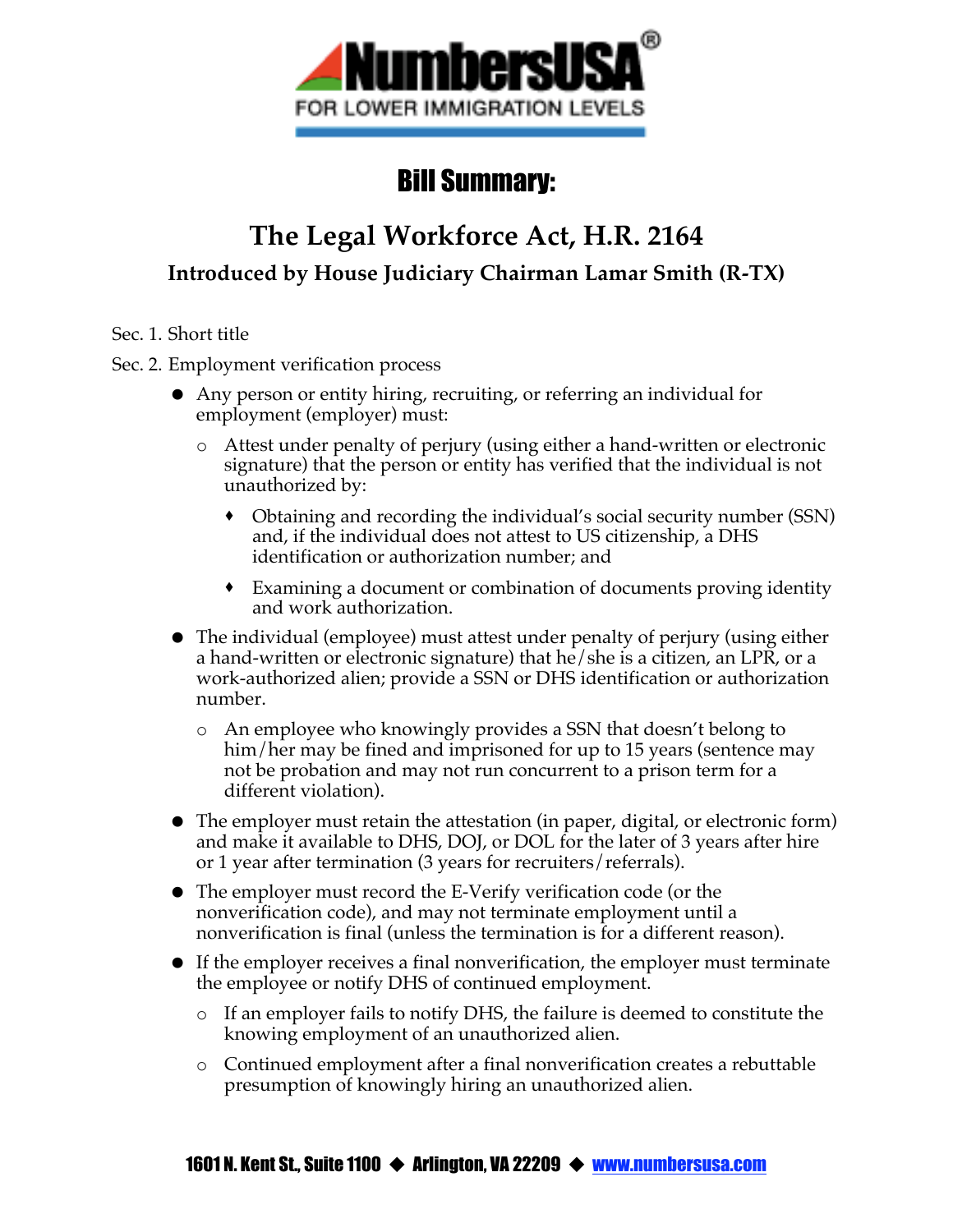- Seasonal agricultural workers returning to work for an employer that previously employed them are not considered new hires, and so are not subject to verification (though the employer must run all new hires through E-Verify, as required below; this is a codification of a broader exemption granted to agricultural workers in current federal regulation).
- **Phase-in of mandate to use E-Verify for new hires and reverification of aliens with limited-duration employment authorization is as follows**:
	- $\circ$  Employers with 10,000 or more employees = 6 months after enactment;
	- $\circ$  Employers with 500-9,999 employees = 12 months after enactment;
	- $\circ$  Employers with 20-499 employees = 18 months after enactment;
	- o Employers with 1-19 employees = 24 months after enactment; and
	- $\circ$  Those recruiting or referring = 12 months after enactment.
- Employees performing seasonal agricultural labor are not subject to verification until 36 months after enactment (and aren't counted toward the size of the employer for the above phase-in dates; all other employees of the employer are subject to the E-Verify mandate as described above).
- Employers must continue to perform the current I-9 verification process until subject to the phase in described above. Employers already required to use E-Verify under current federal law (including the Executive Order regarding federal contractors) must continue to use it, regardless of the phase in.
- Verification through E-Verify must be performed:
	- o If recruiting or referring, prior to recruiting or referring an individual for employment;
	- o If hiring, during the period beginning on the date an offer of employment is made and ending three days after hiring an employee.
		- A job offer may be made conditional on successful verification of work eligibility.
- DHS must notify employers of employees with limited work authorization of the date on which the authorization expires, and employers must run through E-Verify all such employees within 30 days before the limited work authorization expires.
- **Mandate to use E-Verify for current employees (as opposed to just new hires) who have not already been run through E-Verify is as follows:**
	- $\circ$  Employees of any unit of federal, state and local governments = 6 months after enactment;
	- o Employees of critical infrastructure employers who are subject to federal security clearance = 6 months after enactment;
	- $\circ$  Employees assigned to perform work under federal or state contracts = 6 months after enactment;
	- o **Illegal aliens currently working on a stolen SSN.**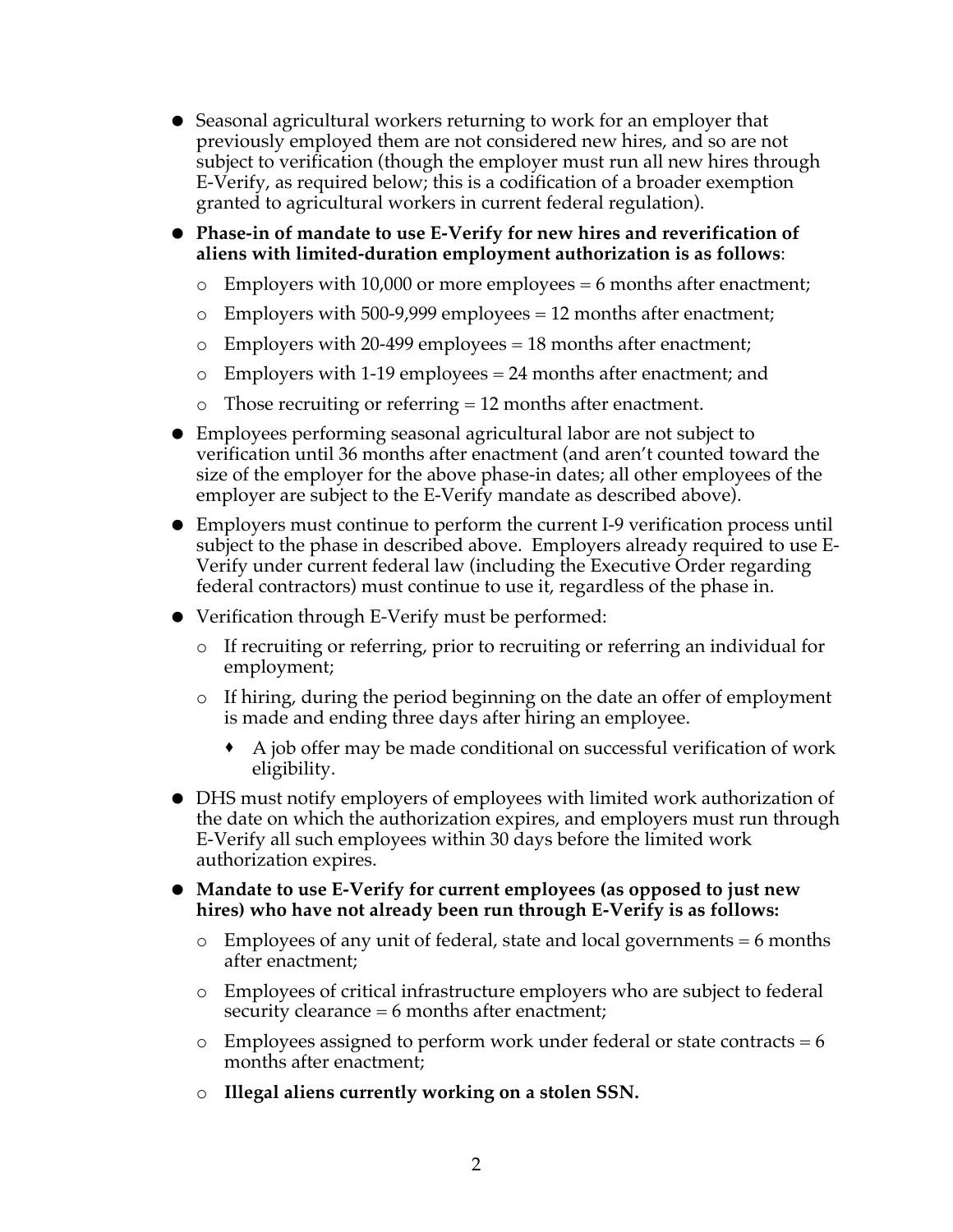- Any employee about whom an employer receives notification from SSA that SSN submitted by the employee does not belong to that employee = within 10 business days of receipt of the notification.
	- $\Diamond$  SSA is required annually to notify employees with more than one employer reporting income to their SSN and for which there is a pattern of unusual multiple use (e.g., the SSN is being used by employees in different states or with widely divergent occupations).
	- $\Diamond$  The letter must identify the employers and which states they are in and inform the employees to contact the SSA Fraud Hotline if they believes their identity has been stolen.
	- $\Diamond$  If the legitimate owner of the SSN is identified and indicates to SSA that the SSN was used fraudulently, SSA and DHS must lock the SSN so that it may not be used by anyone else for employment eligibility purposes.
	- $\Diamond$  SSA must then notify the employers for whom the legitimate SSN owner is NOT working and require them to run the employees who submitted the stolen SSN through E-Verify (since the SSN will have been locked, E-Verify will produce a nonverification).

#### o **Illegal aliens currently working on a fake or mismatched SSN.**

- Any employee about whom an employer receives a no-match letter from SSA (once the employer is required to use or is voluntarily using  $E-Verify$ ) = within 30 days of receipt of the letter;
	- $\diamond$  SSA is required to send a no-match letter to any employer that submits one or more mismatched wage and tax statements (i.e., the name or other identifying information does not match the SSN provided).
	- $\Diamond$  The letter must describe the mismatched information and provide the employer with clear instructions that the listed employee(s) must be run through E-Verify (which will produce a nonverfication).
- **Beginning 30 days after enactment, any employer who is using E-Verify may choose voluntarily to run all current employees through E-Verify.**
- Employers may voluntarily choose to enroll in E-Verify at any time prior to the phase-in mandates.
- Employers that make a good faith attempt to comply with the verification system are to be deemed compliant, regardless of any technical or procedural failure to satisfy a particular requirement, unless:
	- o The employer has failed to correct a failure that is not de minimis after notice by DHS of the failure and at least 30 days in which to correct it; or
	- o The employer has engaged in a pattern or practice of knowingly hiring unauthorized aliens or failing to comply with the verification system.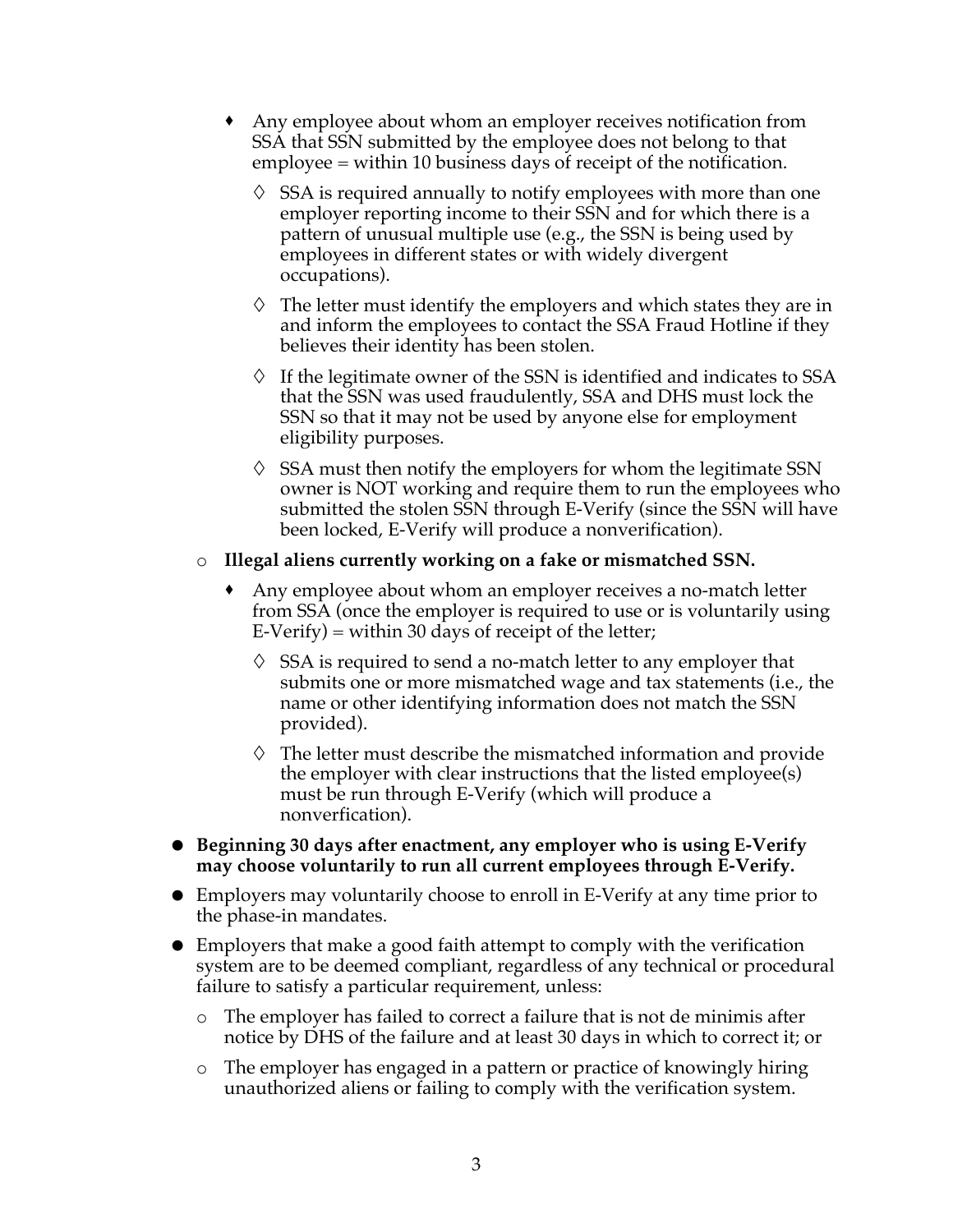- Sec. 3. DHS must establish a toll-free telephonic verification system, in addition to the electronic system. Both systems must:
	- Maintain records of inquiries made, verifications provided or not provided, and the codes provided to employers as evidence of their compliance;
	- Provide verification or tentative nonverification within 3 working days of the initial inquiry, along with an appropriate code indicating such verification or nonverification;
	- Provide a secondary verification process in cases of tentative nonverification that provides a final verification or nonverification within 10 working days after the tentative nonverification, along with an appropriate code indicating the final verification or nonverification;
	- Be designed and operated to:
		- o Maximize reliability and ease of use by employers while protecting the privacy and security of the data provided;
		- o Respond to inquiries at all times and register whenever inquiries are not received;
		- o Include appropriate safeguards to prevent unauthorized disclosure of personal information;
		- o Include safeguards against the system's resulting in unlawful discrimination based on national origin or citizenship status, including:
			- Selective or unauthorized use of the system; or
			- Exclusion of certain individuals from consideration for employment due to a perceived likelihood that additional verification will be required beyond what is required for most applicants.
		- o Limit the subjects of verification to:
			- Individuals hired, referred, or recruited;
			- Individuals with limited-duration work authorization before the date that such work authorization expires and current employees whose employers are required or voluntarily choose to verify as outlined in Section 2; and
			- Individuals seeking to confirm their own employment eligibility on a voluntary basis.
	- SSA is required to ensure that E-Verify can identify when an employee attempts to use a SSN that is not valid for employment purposes.
	- An employer that knowingly inputs a false or stolen SSN into the system when making an inquiry is subject to fines and imprisonment for up to 15 years (sentence may not be probation and may not run concurrent to a prison term for a different violation).
	- SSA and DHS must update their information in a manner that promotes maximum accuracy and must provide a process for the prompt correction of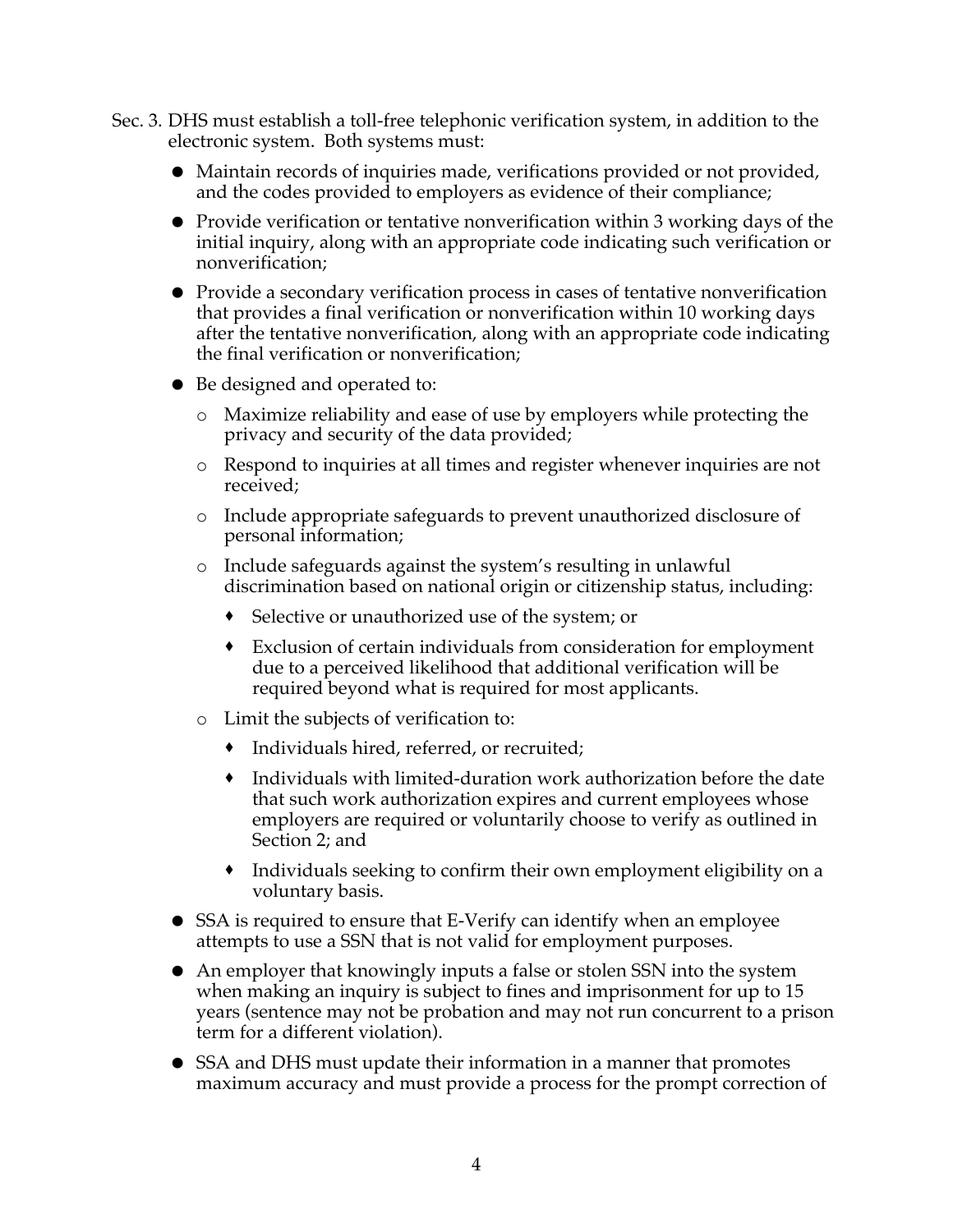erroneous information, including when such errors are brought to their attention during the secondary verification process.

- The verification system may not be used by the government for any purpose other than employment eligibility verification as required in this Act, and may not be construed to authorize the issuance or use of a national ID card.
- The only remedy available to an individual who alleges that he/she would not have been terminated from a job but for an error of the verification system is the Federal Tort Claims Act and injunctive relief to correct such error. No class action may be brought under this paragraph.
- Sec. 4. The provision in current law that limits application of employment verification requirements only to those who recruit or refer "for a fee" others for employment is broadened to include all recruiters and referral services, whether or not a fee is charged. **This means that the E-Verify requirement applies to union hiring halls and day labor sites.** However, this provision does not take effect until 1 year after enactment.
- Sec. 5. Safe harbor for employers who use the system in good faith.
	- An employer that establishes that it has complied in good faith with the verification requirements may not be held liable to a job applicant, employee, or any level of government for any employment-related action taken with respect to an applicant or employee in good-faith reliance on information provided through the verification system. Such an employer has established compliance with the prohibition on hiring unauthorized aliens and the verification mandate unless DHS can show by clear and convincing evidence that the employer had knowledge that an employee is an unauthorized alien.
	- The good faith defense is not available to an employer who has failed to run an employee through the verification system when and as required, except insofar as the failure is due to the verification system being down and the employer initiates the inquiry within one day of the system coming back online.
	- If an employer makes a required inquiry, but does not receive verification within the mandated time frame, the good faith defense does not apply with respect to employment after the end of the mandated time frame.

#### **Sec. 6. Preemption.**

- State and local laws, ordinances, policies, and rules, including any criminal or civil fine or penalty structure, that relates to the hiring, continued employment, or verification of work authorization of illegal aliens are preempted by federal law, except that states, localities, municipalities, and political subdivisions may exercise their authority over business licensing and similar laws as a penalty for failure to use the verification system when and as required by this Act.
	- o Current law already preempts states and localities from establishing their own system of criminal or civil employer sanctions, but permits them to use "business licensing and similar laws" to ensure that employers do not hire illegal aliens. The preemption in this bill goes further by prohibiting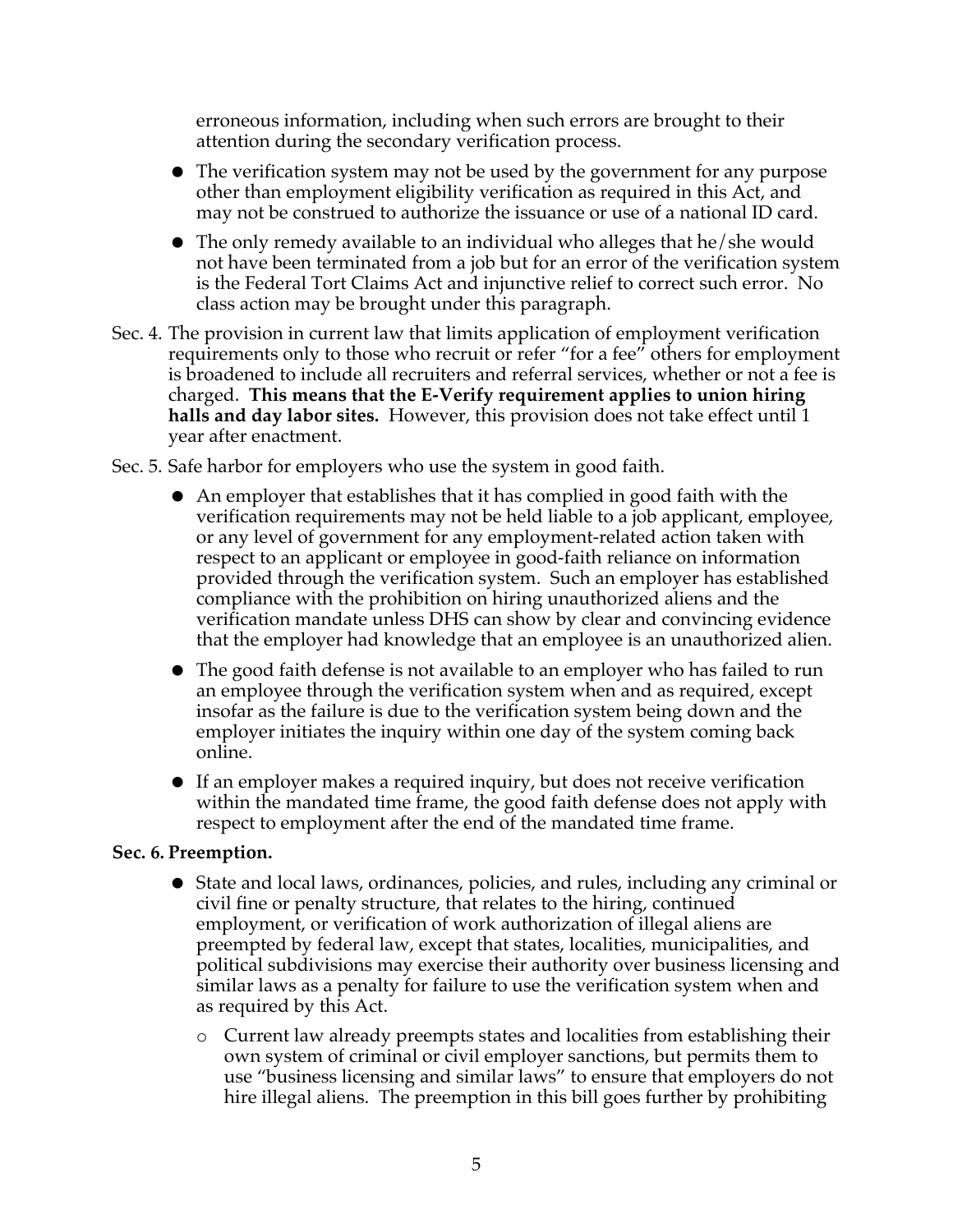states and localities from setting their own timetables by which employers must use E-Verify, but allows them to use "business licensing and similar laws" to ensure that employers comply with the federal timetable established in the bill.

- Sec. 7. The "basic pilot program" from the 1996 Illegal Immigration Reform and Immigrant Responsibility Act and is repealed and replaced with the permanent E-Verify system required in this bill.
- **Sec. 8. Penalties for violating the prohibition on hiring unauthorized aliens and the mandated use of the verification system are as follows:**
	- For hiring an unauthorized alien or failing to use the verification system, the penalty is a cease and desist order and a civil fine, as follows:
		- o The civil penalty for the first offense increases from \$250-\$2,000 to \$2,500- \$5,000 for each unauthorized alien with respect to whom a violation occurred;
		- o The civil penalty for a second offense increases from \$2,000-\$5,000 to \$5,000-\$10,000 for each unauthorized alien; and
		- o The civil penalty for subsequent offenses increases from \$3,000-\$10,000 to \$10,000-\$25,000 for each unauthorized alien.
	- For improperly completing the verification process:
		- o The civil penalty increases from \$100-\$1,000 to \$1,000-\$25,000 for each individual with respect to whom a violation occurred.
	- For a first offense of either of the above, the penalty may be waived if the employer establishes that it acted in good faith.
	- Employers determined to be repeat violators of the prohibition on hiring unauthorized aliens or the mandate to use the verification system may be considered for debarment from the receipt of federal contracts, grants, or cooperative agreements.
	- An employer found to have engaged in a pattern or practice of violations of the prohibition on hiring unauthorized aliens or the mandate to use the verification system shall be fined up to \$15,000 (increased from \$3,000) per unauthorized alien with respect to whom a violation occurs, imprisoned for not less than one year and not more than 10 years (increased from not more than 6 months), or both.
- Sec. 9. Beginning with fiscal year 2013, SSA and DHS must enter into and maintain an agreement that provides funds to SSA for the full costs of SSA's responsibilities in the verification process. If such an agreement is not reached by the beginning of a fiscal year, the previous year's agreement, with an OMB adjustment for inflation and any anticipated increase or decrease in volume, will be deemed in effect until a new agreement is reached.

### **Sec. 10. SSN Locks**

DHS and SSA must establish a program that will: